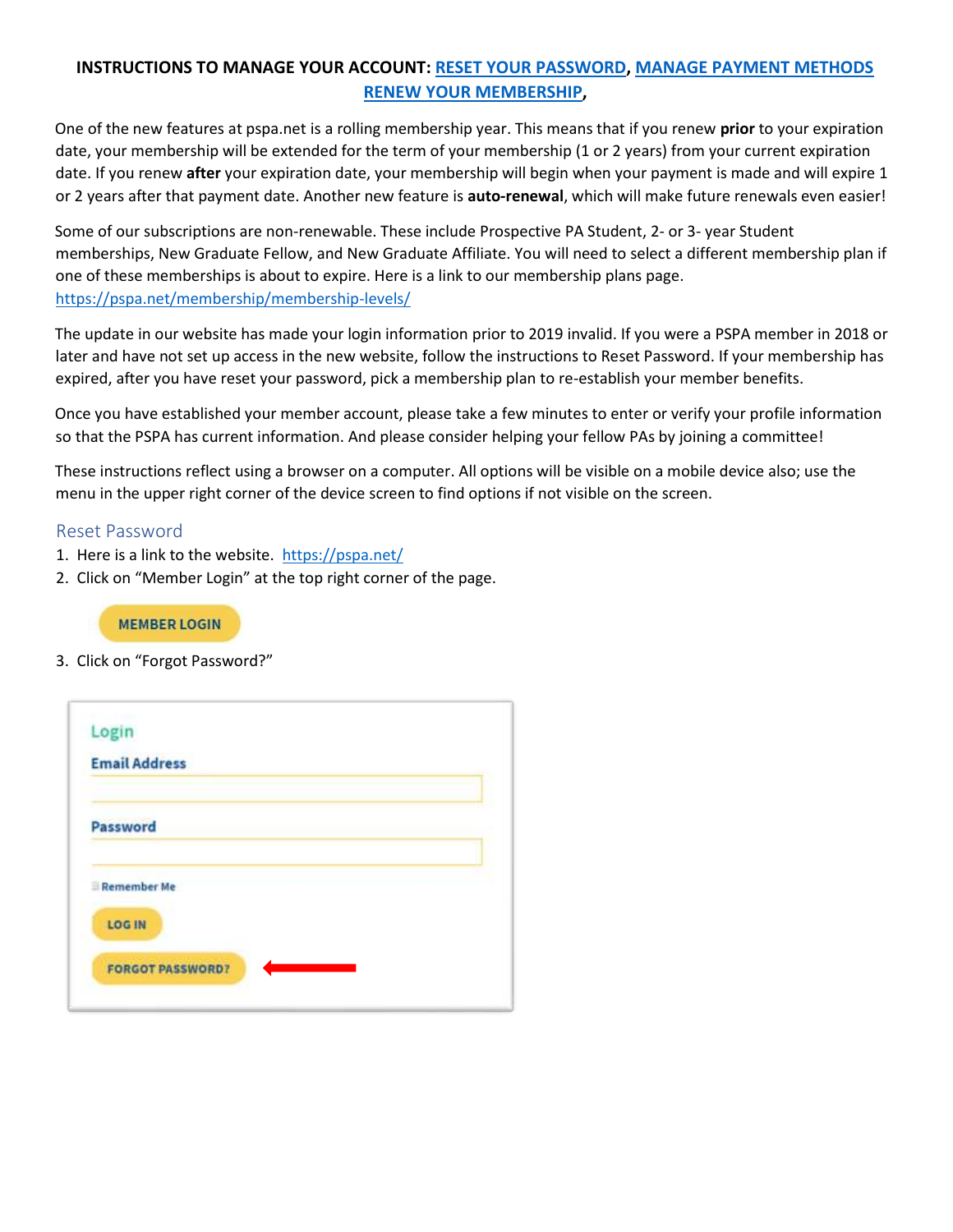4. Enter your email address. Select "Reset Password".

| Lost password            |                                                                                                                             |
|--------------------------|-----------------------------------------------------------------------------------------------------------------------------|
|                          | Lost your password? Please enter your username or email address. You will receive a link to create a new password via email |
| <b>Username or email</b> |                                                                                                                             |
| hello****123@domain.com  |                                                                                                                             |
| <b>RESET PASSWORD</b>    |                                                                                                                             |
|                          |                                                                                                                             |

5. You should now see this screen.

| Lost password                                                                                                               |  |
|-----------------------------------------------------------------------------------------------------------------------------|--|
| Password reset email has been sent.                                                                                         |  |
| A password reset email has been sent to the email address on file for your account, but may take several minutes to show up |  |
| in your inbox. Please wait at least 10 minutes before attempting another reset.                                             |  |
| If you did not receive the reset email within 10 minutes, please check your junk/spam folder.                               |  |

At this point, check your email for an email from the PSPA, and follow the directions to change your password. If you have not received this email in your inbox within 10 minutes, please check your junk mail or spam folder. If you do not receive an email, send an email to [pspa@pspa.net](mailto:pspa@pspa.net) for assistance.

6. After you have created a new password, login by entering your email address and new password. Click in the box next to "Remember me" and click **LOG IN.**

| Login                                |  |
|--------------------------------------|--|
| <b>Email Address</b>                 |  |
| Hello <sup>****</sup> 123@domain.com |  |
| Password                             |  |
| <b>BRANNADERS</b>                    |  |
| <b>E</b> Remember Me                 |  |
| LOG IN                               |  |
| <b>FORGOT PASSWORD?</b>              |  |
|                                      |  |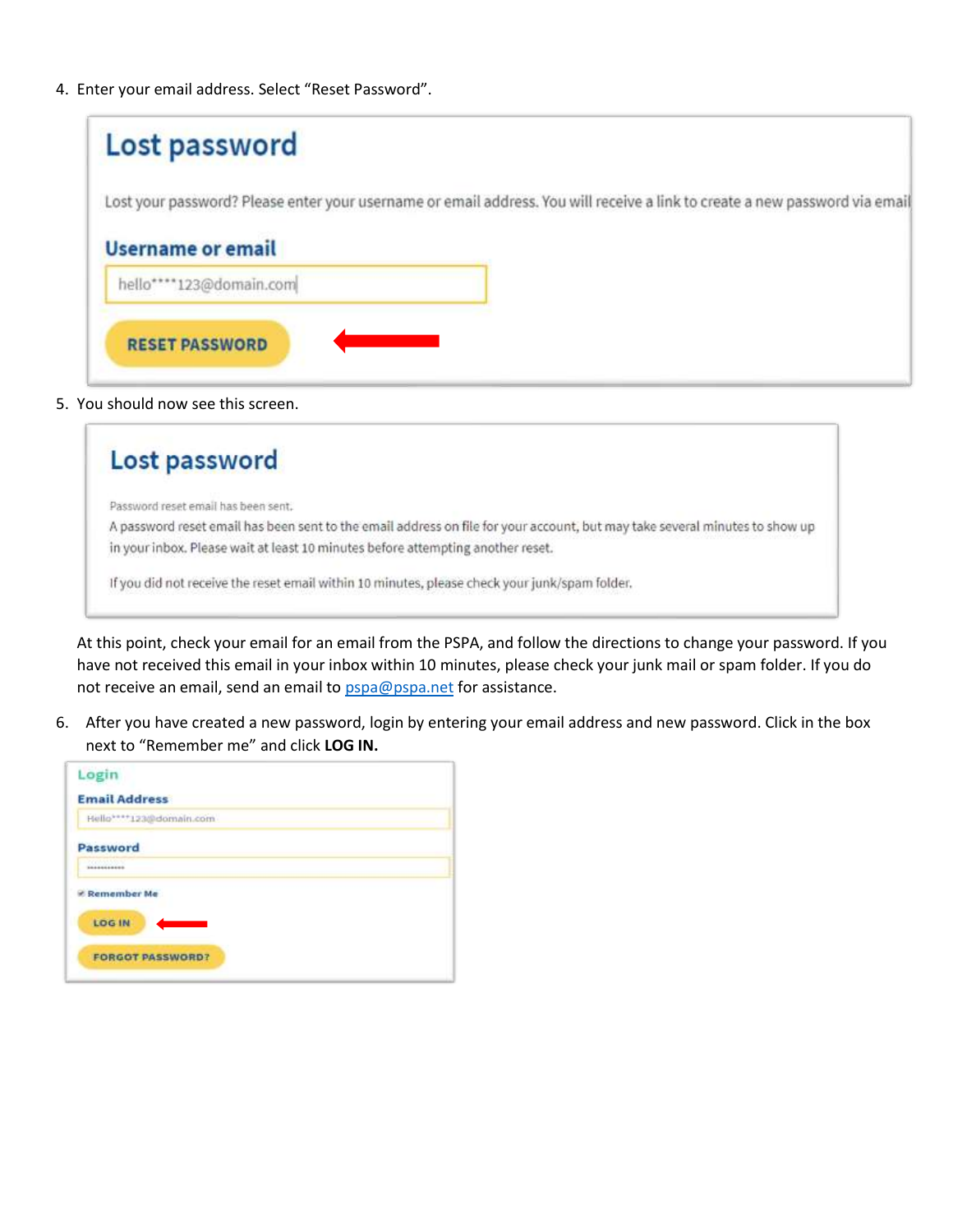## <span id="page-2-0"></span>Manage Payment Method

You can save a credit card in your account for future purchases and to use the auto-renewal feature. If you use a corporate credit card, please verify there are sufficient funds to cover your renewal prior to your next payment date. You also have the option to save your credit card information from the billing page.

- 1. Log into your account at<https://pspa.net/>
- 2. Click on My Account in the upper menu.
- 3. Select "Manage/Renew Subscription" or "Subscriptions".
- 4. Select "Add Payment".

| Dashboard<br>۰<br>Members Only<br>٠<br>* Orders<br>· My Membership<br>Manage/Renew Subscription<br>٠<br><b>Documents</b><br>٠<br>- Addresses<br>· Payment methods<br>· Edit Profile<br>- Logout | Status                     | Active                     |                    |  |
|-------------------------------------------------------------------------------------------------------------------------------------------------------------------------------------------------|----------------------------|----------------------------|--------------------|--|
|                                                                                                                                                                                                 | Start date                 | June 30, 2019              |                    |  |
|                                                                                                                                                                                                 | Next payment<br>date       | June 30, 2020              |                    |  |
|                                                                                                                                                                                                 | Auto renew                 | $\circledcirc$             |                    |  |
|                                                                                                                                                                                                 | Payment                    | Via Manual Renewal         |                    |  |
|                                                                                                                                                                                                 | Actions                    | CANCEL<br><b>RENEW NOW</b> | <b>ADD PAYMENT</b> |  |
|                                                                                                                                                                                                 | <b>Subscription Totals</b> |                            |                    |  |
|                                                                                                                                                                                                 | Product                    |                            | Total              |  |
|                                                                                                                                                                                                 | Fellow-1 Year × 1          |                            | \$150.00 / year    |  |
|                                                                                                                                                                                                 |                            |                            |                    |  |

5. Enter your credit card number, expiration month/year, and the card security code (usually found on the back of the card). Click "Add Payment Method"

| <b> </b>           |                      |
|--------------------|----------------------|
| Expiration (MM/YY) | Card Security Code * |
| MM/YY              | <b>CSC</b>           |

- 6. After your credit card information is entered, you should have the auto-renewal option available as a toggle switch. If it is on, the last 4 digits of your credit card information will appear next to Payment. If Auto renew is off, it will say "Via manual renewal".
- 7. Verify or modify the correct address for the credit card by selecting "Addresses" from the Dashboard menu.